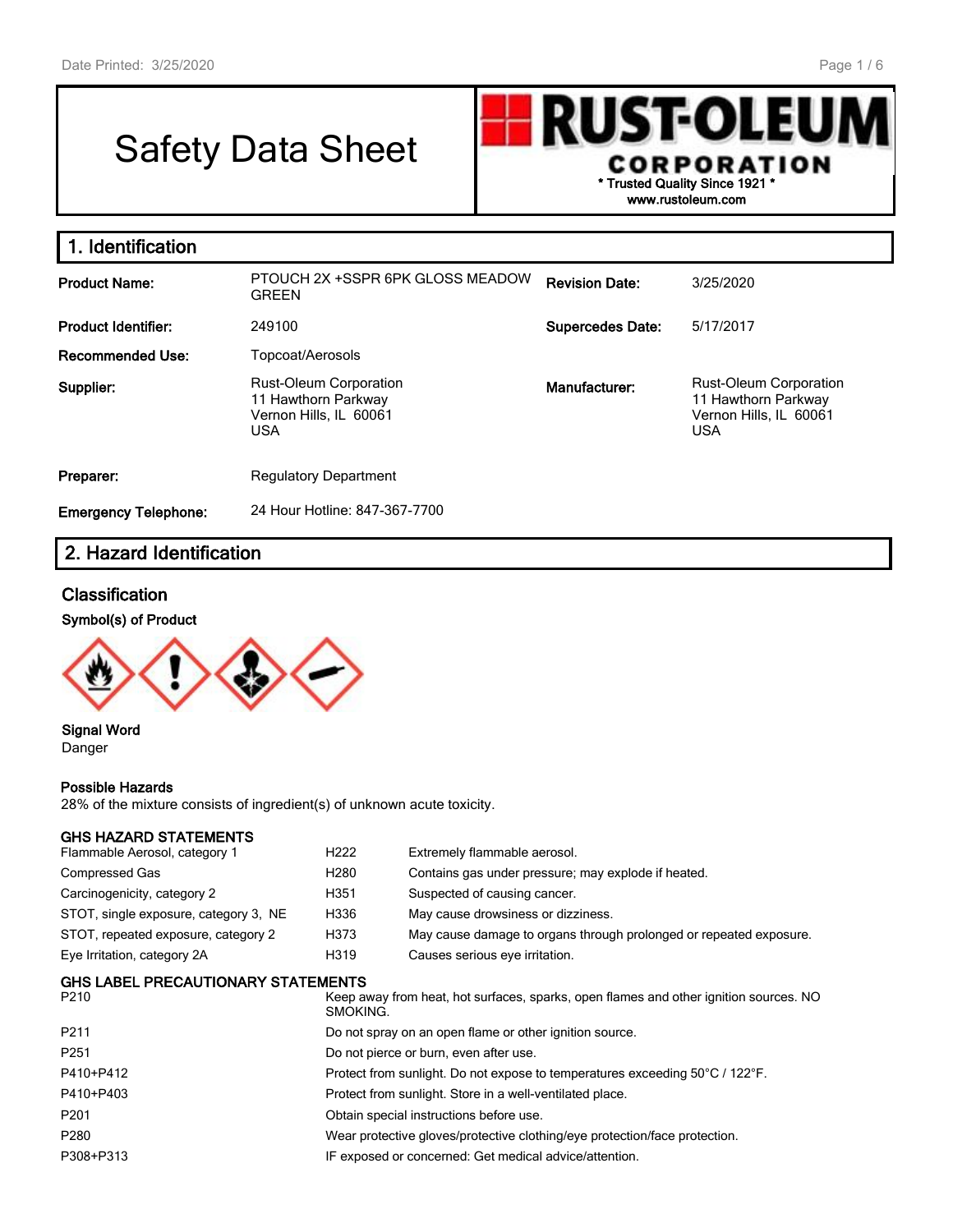Date Printed: 3/25/2020

| P405             | Store locked up.                                                                                                                    |
|------------------|-------------------------------------------------------------------------------------------------------------------------------------|
| P <sub>501</sub> | Dispose of contents/container in accordance with local, regional and national regulations.                                          |
| P <sub>271</sub> | Use only outdoors or in a well-ventilated area.                                                                                     |
| P304+P340        | IF INHALED: Remove person to fresh air and keep comfortable for breathing.                                                          |
| P312             | Call a POISON CENTER or doctor/physician if you feel unwell.                                                                        |
| P403+P233        | Store in a well-ventilated place. Keep container tightly closed.                                                                    |
| P260             | Do not breathe dust/fume/gas/mist/vapors/spray.                                                                                     |
| P <sub>264</sub> | Wash hands thoroughly after handling.                                                                                               |
| P305+P351+P338   | IF IN EYES: Rinse cautiously with water for several minutes. Remove contact lenses, if present<br>and easy to do. Continue rinsing. |
| P337+P313        | If eye irritation persists: Get medical advice/attention.                                                                           |

## **3. Composition / Information On Ingredients**

#### **HAZARDOUS SUBSTANCES**

| <b>Chemical Name</b>                   | CAS-No.        | <u>Wt.%</u><br><u>Range</u> | <b>GHS Symbols</b>    | <b>GHS Statements</b> |
|----------------------------------------|----------------|-----------------------------|-----------------------|-----------------------|
| Acetone                                | 67-64-1        | 25-50                       | GHS02-GHS07           | H225-319-332-336      |
| Propane                                | 74-98-6        | $10 - 25$                   | GHS04                 | H <sub>280</sub>      |
| n-Butane                               | 106-97-8       | $2.5 - 10$                  | GHS04                 | H <sub>280</sub>      |
| n-Butyl Acetate                        | 123-86-4       | $2.5 - 10$                  | GHS02-GHS07           | H <sub>226</sub> -336 |
| Naphtha, Petroleum, Hydrotreated Light | 64742-49-0     | $2.5 - 10$                  | GHS08                 | H304                  |
| Xylenes (o-, m-, p- Isomers)           | 1330-20-7      | $2.5 - 10$                  | GHS02-GHS07           | H226-315-319-332      |
| Nanoscale Titanium Dioxide             | 1317-80-2      | $1.0 - 2.5$                 | Not Available         | Not Available         |
| Dimethyl Carbonate                     | 616-38-6       | $1.0 - 2.5$                 | GHS02                 | H <sub>225</sub>      |
| Solvent Naphtha, Light Aromatic        | 64742-95-6     | $1.0 - 2.5$                 | GHS07-GHS08           | H304-332              |
| Ethylbenzene                           | $100 - 41 - 4$ | $1.0 - 2.5$                 | GHS02-GHS07-<br>GHS08 | H225-304-332-351-373  |
| Titanium Dioxide                       | 13463-67-7     | $0.1 - 1.0$                 | Not Available         | Not Available         |

#### **4. First-Aid Measures**

**FIRST AID - EYE CONTACT:** Immediately flush eyes with plenty of water for at least 15 minutes holding eyelids open. Get medical attention. Do NOT allow rubbing of eyes or keeping eyes closed.

**FIRST AID - SKIN CONTACT:** Wash skin with soap and water. Remove contaminated clothing. Get medical attention if irritation develops or persists.

**FIRST AID - INHALATION:** If you experience difficulty in breathing, leave the area to obtain fresh air. If continued difficulty is experienced, get medical assistance immediately. Remove to fresh air. If not breathing, give artificial respiration. If breathing is difficult, give oxygen. Get immediate medical attention. Do NOT use mouth-to-mouth resuscitation.

**FIRST AID - INGESTION:** Aspiration hazard: Do not induce vomiting or give anything by mouth because this material can enter the lungs and cause severe lung damage. Get immediate medical attention. If swallowed, get medical attention.

#### **5. Fire-Fighting Measures**

**EXTINGUISHING MEDIA:** Alcohol Film Forming Foam, Carbon Dioxide, Dry Chemical, Water Fog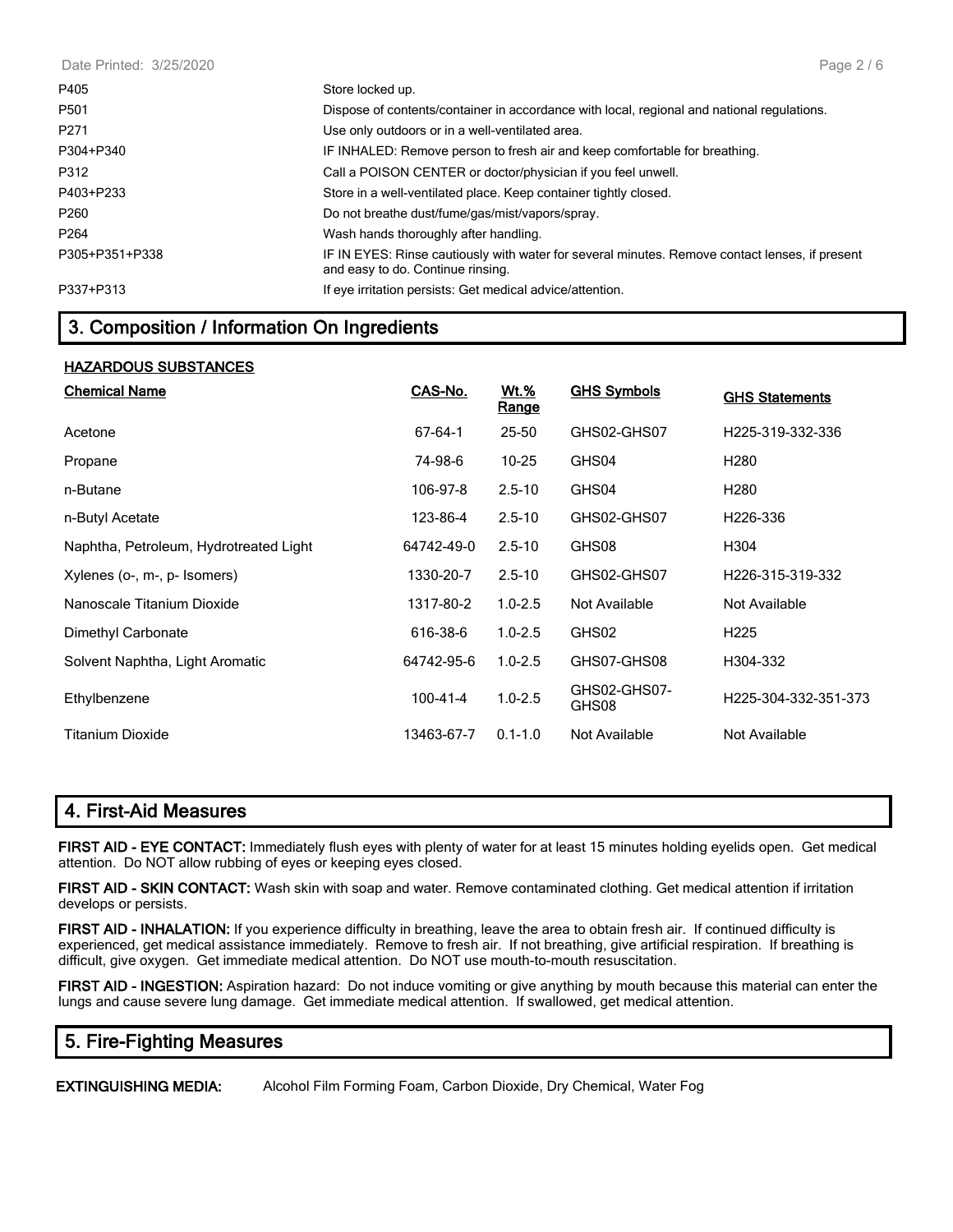**UNUSUAL FIRE AND EXPLOSION HAZARDS:** FLASH POINT IS LESS THAN 20°F. EXTREMELY FLAMMABLE LIQUID AND VAPOR!Water spray may be ineffective. Closed containers may explode when exposed to extreme heat. Vapors may form explosive mixtures with air. Vapors can travel to a source of ignition and flash back. Isolate from heat, electrical equipment, sparks and open flame. Perforation of the pressurized container may cause bursting of the can. Closed containers may explode when exposed to extreme heat due to buildup of steam.

**SPECIAL FIREFIGHTING PROCEDURES:** Evacuate area and fight fire from a safe distance. Full protective equipment including self-contained breathing apparatus should be used. Water may be used to cool closed containers to prevent pressure buildup and possible autoignition or explosion. Use water spray to keep fire-exposed containers cool. Containers may explode when heated.

**Special Fire and Explosion Hazard (Combustible Dust):** No Information

## **6. Accidental Release Measures**

**STEPS TO BE TAKEN IF MATERIAL IS RELEASED OR SPILLED:** Contain spilled liquid with sand or earth. DO NOT use combustible materials such as sawdust. Remove all sources of ignition, ventilate area and remove with inert absorbent and nonsparking tools. Dispose of according to local, state (provincial) and federal regulations. Do not incinerate closed containers. Isolate the hazard area and deny entry to unnecessary and unprotected personnel. Ventilate area, isolate spilled material, and remove with inert absorbent. Dispose of contaminated absorbent, container, and unused contents in accordance with local, state, and federal regulations.

## **7. Handling and Storage**

**HANDLING:** Wash thoroughly after handling. Wash hands before eating. Use only in a well-ventilated area. Follow all SDS and label precautions even after container is emptied because it may retain product residues. Avoid breathing fumes, vapors, or mist. Remove contaminated clothing and launder before reuse. Use only with adequate ventilation. Avoid contact with eyes, skin and clothing.

**STORAGE:** Keep containers tightly closed. Isolate from heat, electrical equipment, sparks and open flame. Contents under pressure. Do not store above 120 ° F. Store large quantities in buildings designed and protected for storage of flammable aerosols. Contents under pressure. Do not expose to heat or store above 120 ° F. Product should be stored in tightly sealed containers and protected from heat, moisture, and foreign materials. Keep away from heat, sparks, flame and sources of ignition. Avoid excess heat.

| 8. Exposure Controls / Personal Protection       |                |                       |                         |                                  |                     |                                    |  |
|--------------------------------------------------|----------------|-----------------------|-------------------------|----------------------------------|---------------------|------------------------------------|--|
| <b>Chemical Name</b>                             | CAS-No.        | Weight %<br>Less Than | <b>ACGIHTLV-</b><br>TWA | <b>ACGIH TLV-</b><br><b>STEL</b> | <b>OSHA PEL-TWA</b> | <b>OSHA PEL-</b><br><b>CEILING</b> |  |
| Acetone                                          | 67-64-1        | 35.0                  | 250 ppm                 | $500$ ppm                        | $1000$ ppm          | N.E.                               |  |
| Propane                                          | 74-98-6        | 20.0                  | N.E.                    | N.E.                             | $1000$ ppm          | N.E.                               |  |
| n-Butane                                         | 106-97-8       | 10.0                  | N.E.                    | $\overline{1000}$ ppm            | N.E.                | N.E.                               |  |
| n-Butyl Acetate                                  | 123-86-4       | 10.0                  | 50 ppm                  | 150 ppm                          | 150 ppm             | N.E.                               |  |
| Naphtha, Petroleum,<br><b>Hydrotreated Light</b> | 64742-49-0     | 10.0                  | N.E.                    | N.E.                             | N.E.                | N.E.                               |  |
| Xylenes (o-, m-, p- Isomers)                     | 1330-20-7      | 5.0                   | $100$ ppm               | 150 ppm                          | 100 ppm             | N.E.                               |  |
| Nanoscale Titanium Dioxide                       | 1317-80-2      | 5.0                   | N.E.                    | N.E.                             | N.E.                | N.E.                               |  |
| Dimethyl Carbonate                               | 616-38-6       | 5.0                   | N.E.                    | N.E.                             | N.E.                | N.E.                               |  |
| Solvent Naphtha, Light Aromatic                  | 64742-95-6     | 5.0                   | N.E.                    | N.E.                             | N.E.                | N.E.                               |  |
| Ethylbenzene                                     | $100 - 41 - 4$ | 5.0                   | 20 ppm                  | N.E.                             | $100$ ppm           | N.E.                               |  |
| <b>Titanium Dioxide</b>                          | 13463-67-7     | 1.0                   | $10 \text{ mg/m}$       | N.E.                             | $15 \text{ mg/m}$   | N.E.                               |  |

## **Advice on Safe Handling of Combustible Dust:** No Information

## **8. Exposure Controls / Personal Protection**

#### **PERSONAL PROTECTION**

**ENGINEERING CONTROLS:** Use process enclosures, local exhaust ventilation, or other engineering controls to control airborne levels below recommended exposure limits. Use explosion-proof ventilation equipment. Prevent build-up of vapors by opening all doors and windows to achieve cross-ventilation. Provide general dilution of local exhaust ventilation in volume and pattern to keep TLV of hazardous ingredients below acceptable limits.

**RESPIRATORY PROTECTION:** A respiratory protection program that meets OSHA 1910.134 and ANSI Z88.2 requirements must be followed whenever workplace conditions warrant a respirator's use. A NIOSH/MSHA approved air purifying respirator with organic vapor cartridge or canister may be permissible under certain circumstances where airborne concentrations are expected to exceed exposure limits.

**SKIN PROTECTION:** Use impervious gloves to prevent skin contact and absorption of this material through the skin.

**EYE PROTECTION:** Use safety eyewear designed to protect against splash of liquids.

**OTHER PROTECTIVE EQUIPMENT:** Refer to safety supervisor or industrial hygienist for further information regarding personal protective equipment and its application. Refer to safety supervisor or industrial hygienist for further guidance regarding types of personal protective equipment and their applications.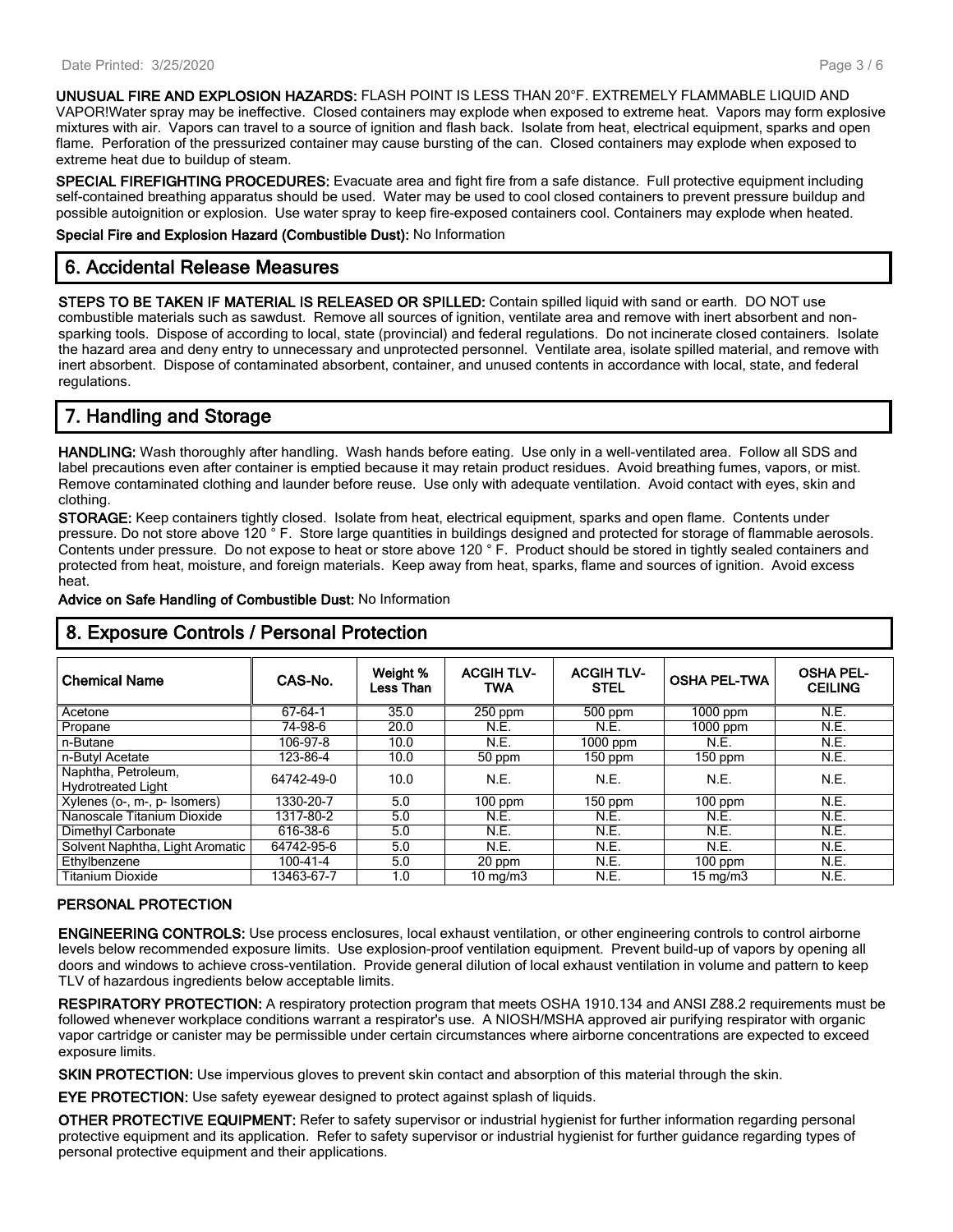**HYGIENIC PRACTICES:** Wash thoroughly with soap and water before eating, drinking or smoking. Remove contaminated clothing immediately and launder before reuse.

**Engineering Measures for Combustible Dust:** No Information

## **9. Physical and Chemical Properties**

| Appearance:                 | Aerosolized Mist           | <b>Physical State:</b>            | Liguid       |
|-----------------------------|----------------------------|-----------------------------------|--------------|
| Odor:                       | Solvent Like               | <b>Odor Threshold:</b>            | N.E.         |
| <b>Specific Gravity:</b>    | 0.751                      | pH:                               | N.A.         |
| Freeze Point, °C:           | N.D.                       | Viscosity:                        | N.D.         |
| <b>Solubility in Water:</b> | Slight                     | Partition Coefficient, n-octanol/ |              |
| Decompostion Temp., °C:     | N.D.                       | water:                            | N.D.         |
| Boiling Range, °C:          | $-37 - 1.649$              | Explosive Limits, vol%:           | $0.9 - 13.0$ |
| <b>Flammability:</b>        | <b>Supports Combustion</b> | Flash Point, °C:                  | -96          |
| <b>Evaporation Rate:</b>    | <b>Faster than Ether</b>   | Auto-ignition Temp., °C:          | N.D.         |
| <b>Vapor Density:</b>       | Heavier than Air           | <b>Vapor Pressure:</b>            | N.D.         |
|                             |                            |                                   |              |

(See "Other information" Section for abbreviation legend)

### **10. Stability and Reactivity**

**CONDITIONS TO AVOID:** Avoid temperatures above 120°F (49°C). Avoid all possible sources of ignition.

**INCOMPATIBILITY:** Incompatible with strong oxidizing agents, strong acids and strong alkalies.

**HAZARDOUS DECOMPOSITION:** By open flame, carbon monoxide and carbon dioxide. When heated to decomposition, it emits acrid smoke and irritating fumes. Contains solvents which may form carbon monoxide, carbon dioxide, and formaldehyde.

**HAZARDOUS POLYMERIZATION:** Will not occur under normal conditions.

**STABILITY:** This product is stable under normal storage conditions.

## **11. Toxicological Information**

**EFFECTS OF OVEREXPOSURE - EYE CONTACT:** Causes Serious Eye Irritation

**EFFECTS OF OVEREXPOSURE - SKIN CONTACT:** Substance may cause slight skin irritation. Prolonged or repeated contact may cause skin irritation.

**EFFECTS OF OVEREXPOSURE - INHALATION:** Harmful if inhaled. High gas, vapor, mist or dust concentrations may be harmful if inhaled. Avoid breathing fumes, spray, vapors, or mist. High vapor concentrations are irritating to the eyes, nose, throat and lungs. Prolonged or excessive inhalation may cause respiratory tract irritation.

**EFFECTS OF OVEREXPOSURE - INGESTION:** Harmful if swallowed.

**EFFECTS OF OVEREXPOSURE - CHRONIC HAZARDS:** Overexposure to xylene in laboratory animals has been associated with liver abnormalities, kidney, lung, spleen, eye and blood damage as well as reproductive disorders. Effects in humans, due to chronic overexposure, have included liver, cardiac abnormalities and nervous system damage. IARC lists Ethylbenzene as a possible human carcinogen (group 2B). Contains Titanium Dioxide. Titanium Dioxide is listed as a Group 2B-"Possibly carcinogenic to humans" by IARC. No significant exposure to Titanium Dioxide is thought to occur during the use of products in which Titanium Dioxide is bound to other materials, such as in paints during brush application or drying. Risk of overexposure depends on duration and level of exposure to dust from repeated sanding of surfaces or spray mist and the actual concentration of Titanium Dioxide in the formula. (Ref: IARC Monograph, Vol. 93, 2010)May cause central nervous system disorder (e.g., narcosis involving a loss of coordination, weakness, fatigue, mental confusion, and blurred vision) and/or damage. Reports have associated repeated and prolonged occupational overexposure to solvents with permanent brain and nervous system damage. High concentrations may lead to central nervous system effects (drowsiness, dizziness, nausea, headaches, paralysis, and blurred vision) and/or damage.

**PRIMARY ROUTE(S) OF ENTRY:** Eye Contact, Ingestion, Inhalation, Skin Absorption, Skin Contact

### **ACUTE TOXICITY VALUES The acute effects of this product have not been tested. Data on individual components are tabulated below:**

| CAS-No.    | <b>Chemical Name</b>                   | Oral LD50       | Dermal LD50         | Vapor LC50      |
|------------|----------------------------------------|-----------------|---------------------|-----------------|
| 67-64-1    | Acetone                                | 5800 mg/kg Rat  | >15700 mg/kg Rabbit | 50.1 mg/L Rat   |
| 106-97-8   | n-Butane                               | N.E.            | N.F.                | 658 mg/L Rat    |
| 123-86-4   | n-Butyl Acetate                        | 10768 mg/kg Rat | >17600 mg/kg Rabbit | $>$ 21 mg/L Rat |
| 64742-49-0 | Naphtha, Petroleum, Hydrotreated Light | >5000 mg/kg Rat | >3160 mg/kg Rabbit  | >4951 mg/L Rat  |
| 1330-20-7  | Xylenes (o-, m-, p- Isomers)           | 3500 mg/kg Rat  | >4350 mg/kg Rabbit  | 29.08 mg/L Rat  |
| 616-38-6   | Dimethyl Carbonate                     | 13000 mg/kg Rat | >5000 mg/kg Rabbit  | 140 mg/L Rat    |
| 64742-95-6 | Solvent Naphtha, Light Aromatic        | 8400 mg/kg Rat  | >2000 mg/kg Rabbit  | N.E.            |
| 100-41-4   | Ethylbenzene                           | 3500 mg/kg Rat  | 15400 mg/kg Rabbit  | 17.4 mg/L Rat   |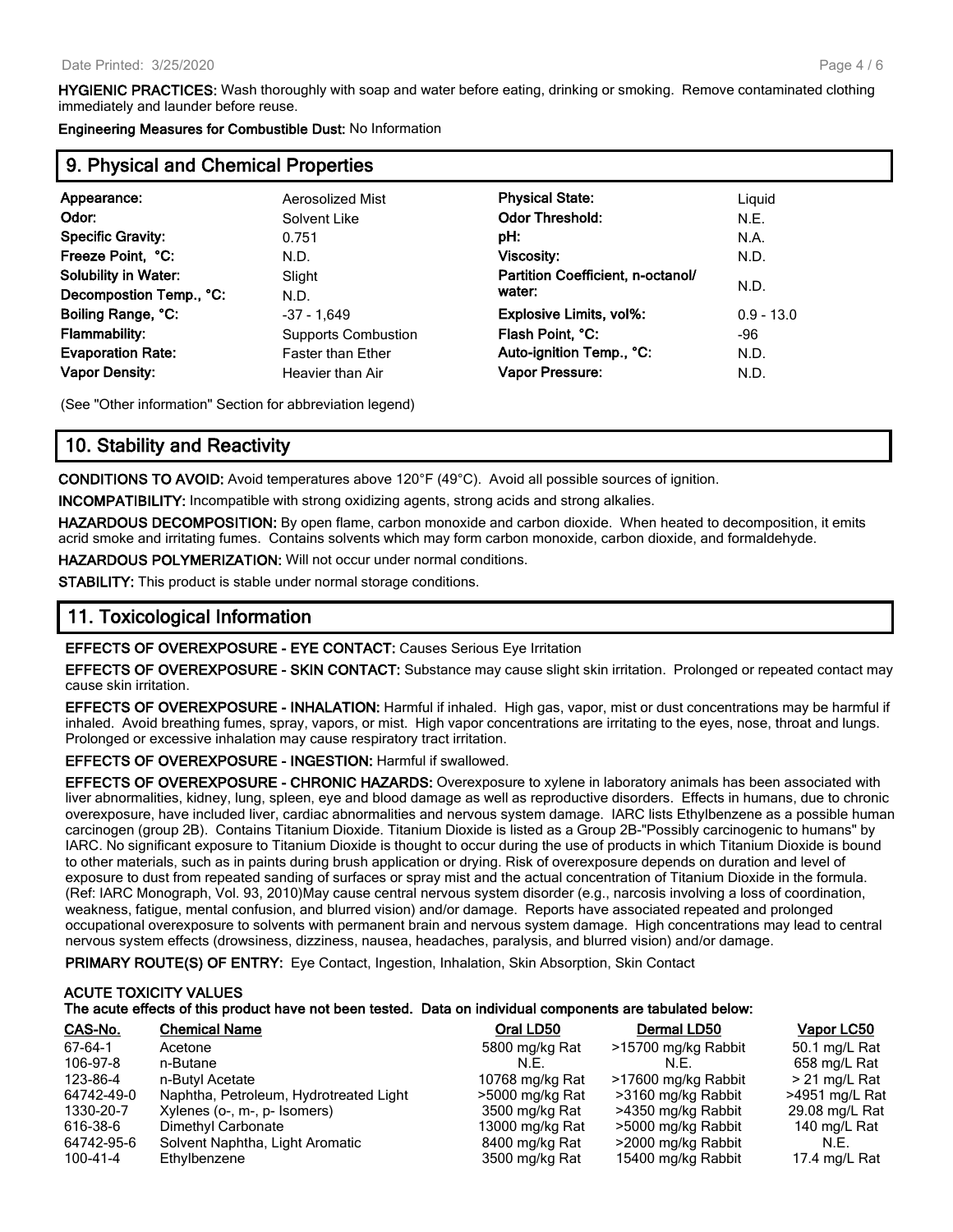13463-67-7 Titanium Dioxide **6. Election 12500 mg/kg Rat** 2500 mg/kg 2500 mg/kg N.E.

Page 5 / 6

#### N.E. - Not Established

## **12. Ecological Information**

**ECOLOGICAL INFORMATION:** Product is a mixture of listed components. Product is a mixture of listed components.

## **13. Disposal Information**

**DISPOSAL INFORMATION:** Dispose of material in accordance to local, state, and federal regulations and ordinances. This product as supplied is a USEPA defined ignitable hazardous waste. Dispose of unusable product as a hazardous waste (D001) in accordance with local, state, and federal regulation. Do not incinerate closed containers.

## **14. Transport Information**

|                              | Domestic (USDOT)                               | <b>International (IMDG)</b> | Air (IATA)          | <b>TDG</b> (Canada) |
|------------------------------|------------------------------------------------|-----------------------------|---------------------|---------------------|
| <b>UN Number:</b>            | N.A.                                           | 1950                        | 1950                | N.A.                |
| <b>Proper Shipping Name:</b> | Paint and Related Spray<br>Products in Ltd Qty | Aerosols                    | Aerosols, flammable | Aerosols            |
| <b>Hazard Class:</b>         | N.A.                                           | 2                           | 2.1                 | N.A.                |
| <b>Packing Group:</b>        | N.A.                                           | N.A.                        | N.A.                | N.A.                |
| <b>Limited Quantity:</b>     | Yes                                            | Yes                         | Yes                 | Yes                 |

#### **15. Regulatory Information**

#### **U.S. Federal Regulations:**

#### **CERCLA - SARA Hazard Category**

This product has been reviewed according to the EPA 'Hazard Categories' promulgated under Sections 311 and 312 of the Superfund Amendment and Reauthorization Act of 1986 (SARA Title III) and is considered, under applicable definitions, to meet the following categories:

Gas under pressure, Carcinogenicity, Serious eye damage or eye irritation, Specific target organ toxicity (single or repeated exposure)

#### **Sara Section 313:**

This product contains the following substances subject to the reporting requirements of Section 313 of Title III of the Superfund Amendment and Reauthorization Act of 1986 and 40 CFR part 372:

| <b>Chemical Name</b>         | CAS-No.   |
|------------------------------|-----------|
| Xylenes (o-, m-, p- Isomers) | 1330-20-7 |
| Ethvlbenzene                 | 100-41-4  |

#### **Toxic Substances Control Act:**

This product contains the following chemical substances subject to the reporting requirements of TSCA 12(b) if exported from the United States:

No TSCA 12(b) components exist in this product.

## **U.S. State Regulations:**

#### **California Proposition 65:**

**WARNING:** Cancer and Reproductive Harm - www.P65Warnings.ca.gov.